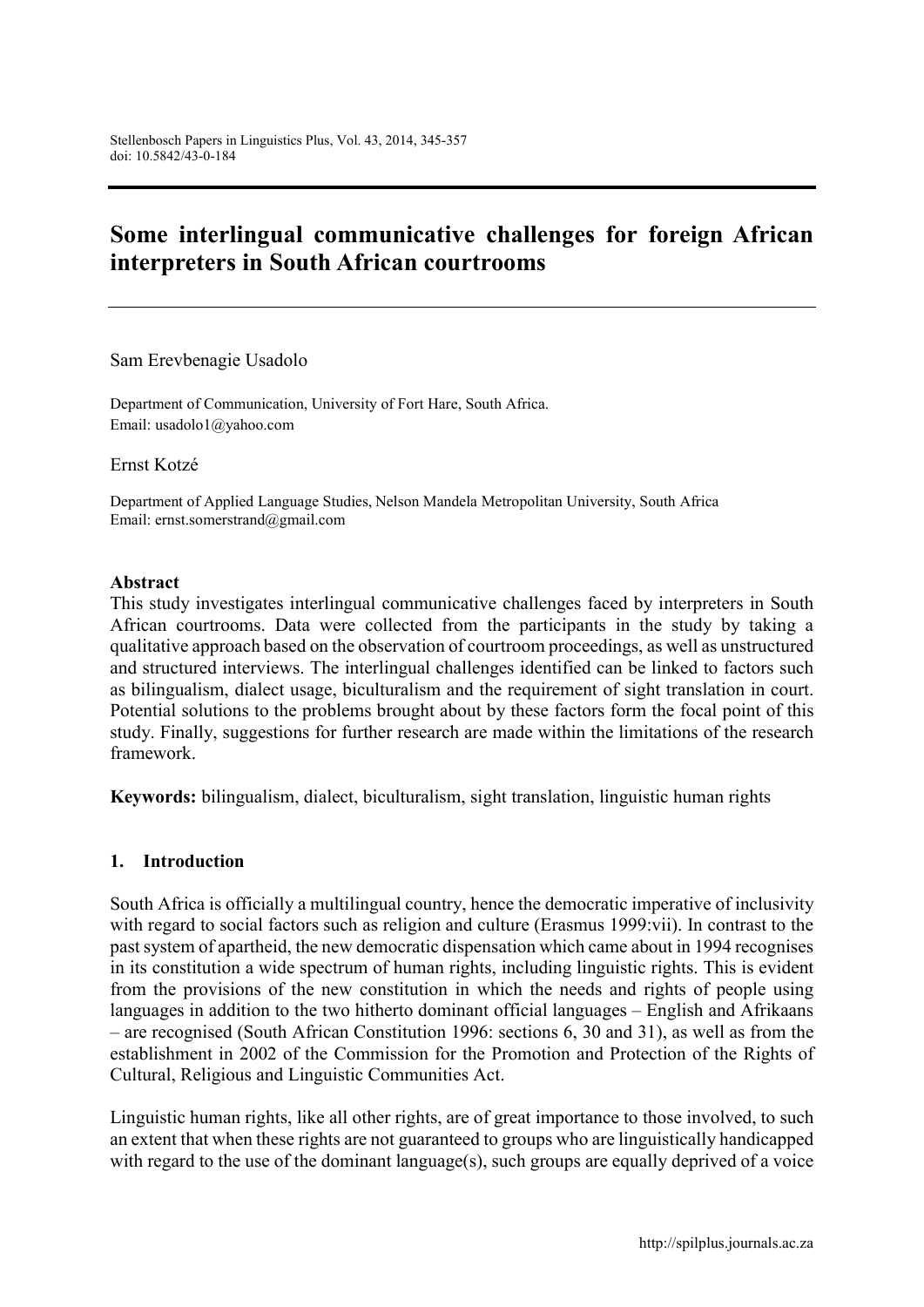with which to articulate and demand other human rights. The provisions mentioned above, especially as they applies to the judiciary, are clearly inviolable and sacrosanct elements of the democratic basis of the Republic of South Africa. It is therefore important that in the administration of justice, such rights be honoured in respect of speakers of the indigenous official African languages and, by extension, those of immigrant communities (cf. South African Constitution 1996: section 9(3)).

The courtroom is considered to be a sensitive social institution as matters that come before it sometimes mean the difference between freedom and captivity, or, in some countries, life and death, for the accused. This fact underscores the need for maximally effective communication between participants in the courtroom. This requirement is echoed by Khoon (1990:110), who advises that all communication in court should be handled cautiously as "[a]ny misrepresentation, be it even a verbal slip, may have dire consequences, particularly in cases where the fate of a defendant hangs in the balance".

Khoon's assertion justifies why it is necessary to bridge communication barriers between diverse language groups in the courtroom. This is carried out by providing court interpreters to assist many South Africans and others who appear before the courts and who are not proficient in the main court languages (Afrikaans and English) used during the proceedings. This is clearly stipulated in the South African Constitution which states that "[e]very accused person has a right to a fair trial, which includes the right to be tried in a language that the accused person understands; or, if that is not practicable, to have proceedings interpreted in that language" (South African Constitution 1996: section 35  $[3(k)]$ ).

There are many cases of foreign nationals who cannot speak the two main languages in South African courtrooms. Economically, South Africa is comparatively regarded as the powerhouse of Africa. This has lured foreign African migrant workers from other southern African countries, such as Zimbabwe, Botswana, Malawi, Lesotho, Zambia and Mozambique, to South Africa in search of better job opportunities. The presence of some of these immigrants in the country is not without socio-economic consequences. On a daily basis, news of the occurrence of crimes committed by foreign immigrants in South Africa is reported in the media. The observation of courtroom proceedings by one of the authors during this study showed that hardly a day passes without language-handicapped foreign immigrants being arraigned in court. This calls for a closer look at some of the challenges faced by the interpreters who are employed to bridge communication barriers between these immigrants and the court.

Although there are studies on court interpreting in South Africa, none has looked thoroughly at issues of foreign court interpreters, especially foreign African court interpreters. A study by Moeketsi (1999), for example, contains a passing reference to foreign African interpreters but does not go into detail regarding the challenges they face. A comprehensive study is therefore necessary which looks at the challenges faced by foreign African interpreters, especially given the emphasis on linguistic human rights in the South African Constitution. It is the aim of this paper to contribute in this regard by highlighting some interlingual communicative challenges faced by foreign African court interpreters and the consequences for the judicial system in South Africa. It is hoped that the results reported in this study will focus the attention of individuals and agencies involved in order for the aims of the Constitution to be achieved in this regard.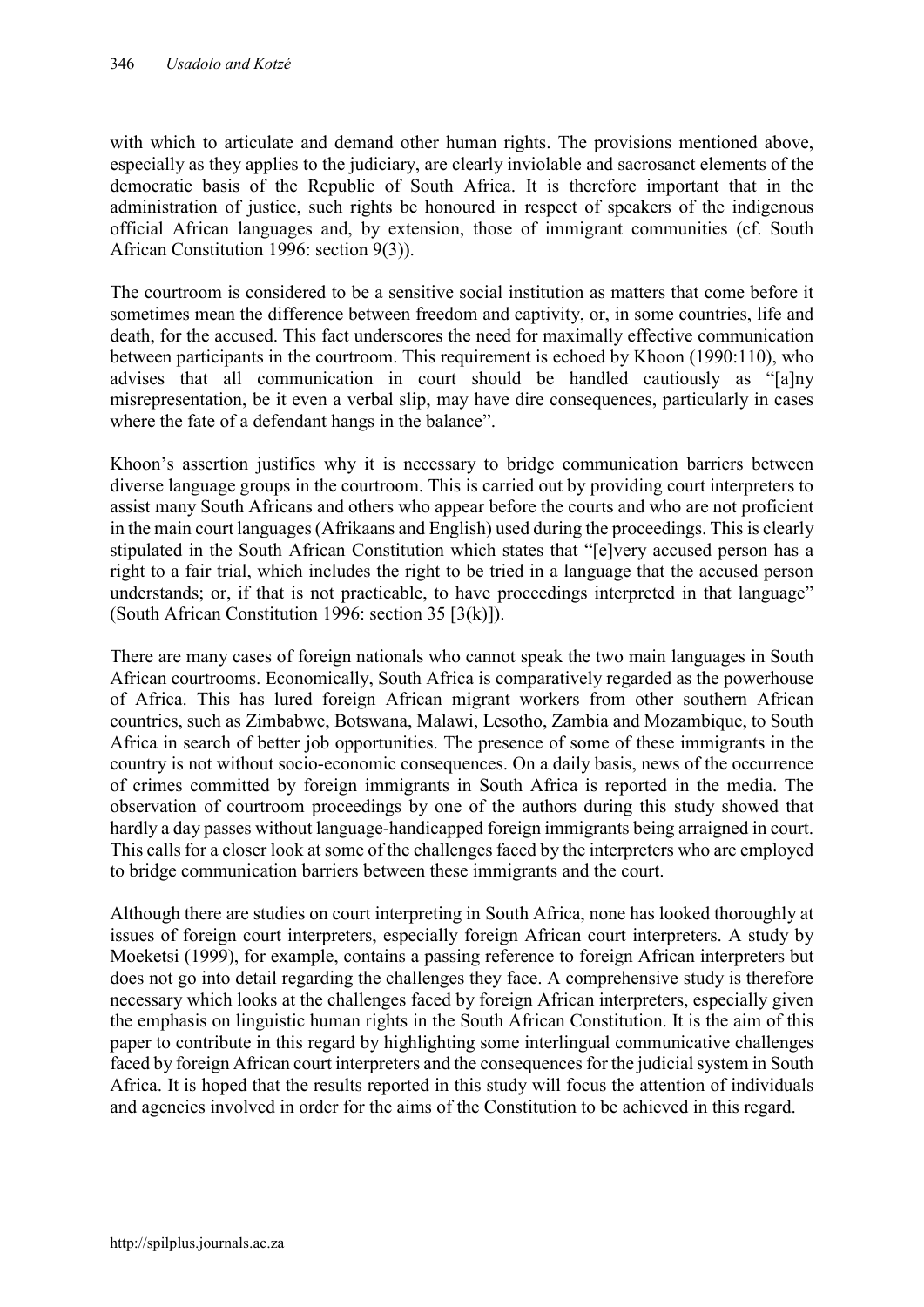#### 2. Methodology

A qualitative approach was taken in this study, which mainly involved observations of proceedings in open courtroom sessions in order to establish the communicative roles of the main actors such as the magistrate, the prosecutor, the court interpreter and the attorneys. Unstructured and structured interviews were also used to collect data and, at times, were supported by post-data collection interviews to verify and, if necessary, clarify some of the data collected in this way.

The participants in this study were firstly foreign African court interpreters from some African countries who operate in the magistrate courts of central Johannesburg, Germiston and Hillbrow in South Africa (see reference to these countries below). Other participants included magistrates, prosecutors, attorneys and chief interpreters in the aforementioned courts. For the purpose of sampling, all foreign African court interpreters in these magistrate courts constituted the target population for investigation. Since it was evidently not possible to gain access to the population as a whole, the study had to be based on a statistically justifiable representative sample of the population; the results of the study were then extrapolated to the entire population. Sampling for a purpose such as this is then, in essence, a "[…] process of selecting just a small group of people from a large group […]" (Walliman 2006:75) according to principles of representation which will be explained below.

Purposive sampling was used to select the foreign African interpreters. According to Aldridge and Levine (2001:80), researchers use purposive sampling to select subjects with characteristics they consider relevant to their study. Some of the characteristics that informed the selection of the interpreters in this study were the age of the interpreters (not younger than 21 years), in order to comply with ethical considerations of our affiliated institutions (University of Fort Hare, Alice and Nelson Mandela Metropolitan University, Port Elizabeth), years of experience which, for instance, should not be less than two years (an assumed minimum period to have been exposed to a range of typical court cases), and the number of regular appearances in court. Age was emphasised in order to complement the requirement of experience. This means that even if the interpreters have been practising at a much younger age, by the age of 21 they must have acquired the required experience as day-to-day practising casual interpreters. As the foreign African interpreters work on a casual basis, it means there might be some who do not work on a regular basis. We focused on those who work as foreign African court interpreters on a daily basis as we believe they would be in a better position to respond to the issues addressed in our study.

The next method used was snowball sampling which is used to identify subjects through the process of referral (O'Leary 2005:94). Snowball sampling was also used to select magistrates and prosecutors who were respondents in this study. Each court has a chief interpreter who handles the affairs of the rest of the interpreters. It was noticed during this study that in some cases, one chief interpreter's line of authority cuts across many magistrate courts in close proximity. Thus, no sampling was done in the selection of the three identified chief interpreters in the magistrate courts mentioned.

For the purpose of this study, the sample selected comprised 30 foreign African court interpreters from Nigeria, Zambia, Zimbabwe, Ghana, Mozambique, Malawi, the Democratic Republic of the Congo (DRC), Tanzania and Somalia. In addition, a total of 10 magistrates, 10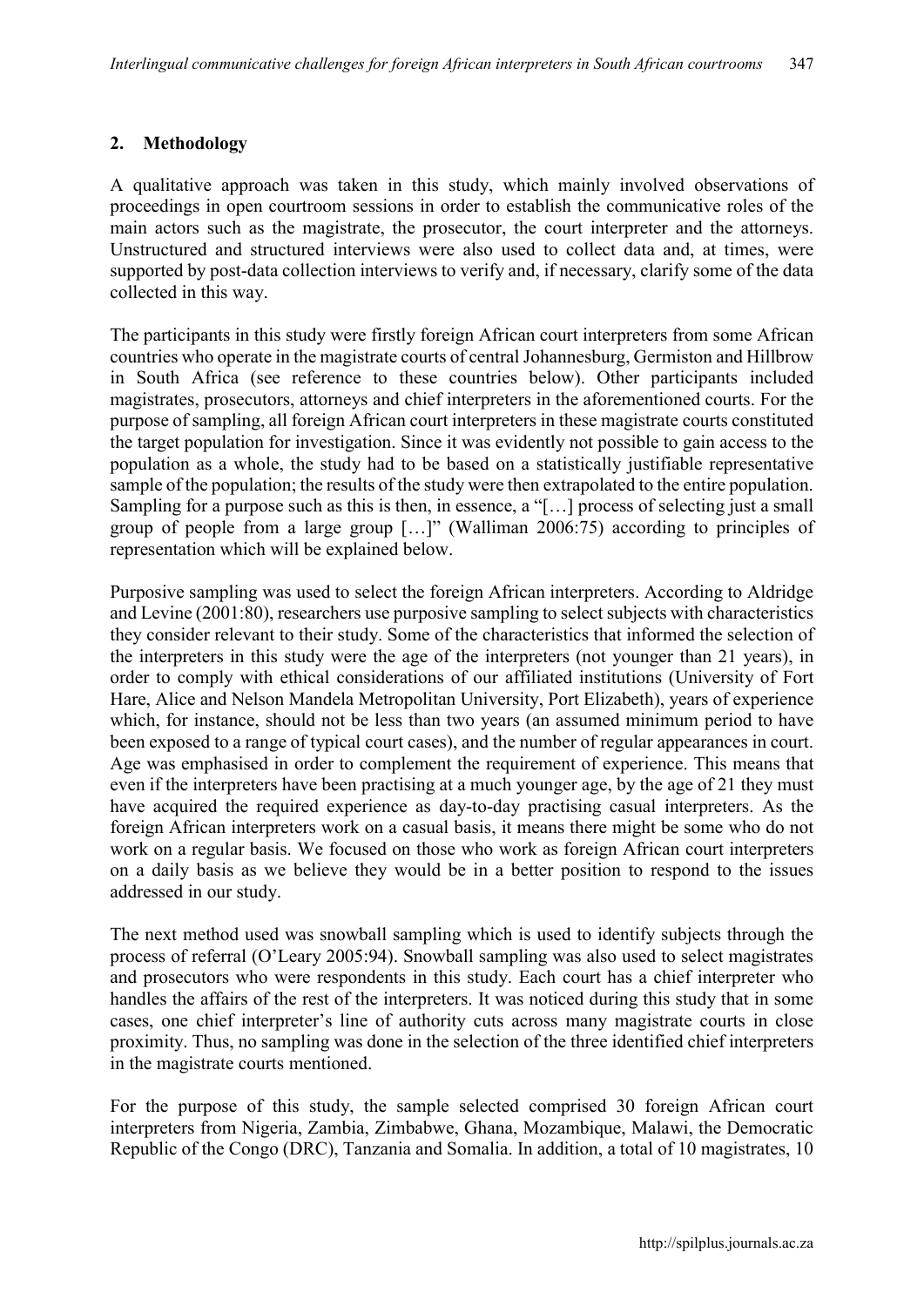prosecutors and 10 attorneys were sampled. The foreign African court interpreters who were participants in this study had worked between six and 10 years as non-permanent members of staff of the Department of Justice and Constitutional Development (DoJCD) of South Africa. The data analysed in this study were from interviews and observations of court proceedings. The actual data analysis began by categorising the data after which we were able to analyse all data in relation to the identified conceptual framework. Some of the concepts that came to the fore during the analytical process include bilingualism, dialects, biculturalism and sight translation, and, as such, are the focus of our analysis. We refer to these concepts as "interlingual communicative challenges" and they will be addressed in the subsequent sections.

#### 3. Bilingualism

In the courtrooms that were investigated in this study, past experience is not taken into consideration by the court authorities in the employment of court interpreters, nor is any effort made to train them after they have been employed. The data in this study are illustrative of the fact that the only requirement for the employment of foreign African court interpreters is individual bilingualism. Ideally, this should mean a balanced bilingual or "a person who speaks, reads or understands two languages equally" (Richards and Schmidt 2002:51). This is a general assumption about the interpreters who claim to be bilingual in this study. It may explain why, during the process of employment, no effort is made to check their proficiency in both languages that they claim to understand or speak. Bilingualism is problematic when considered in this fashion because, as noted by Richards and Schmidt (2002:51), a bilingual in most cases "has a better knowledge of one language than another". Some interesting examples given by the authors in this regard are that the person:

- may be able to read and write in one language but not in the other;
- uses the languages in different types of situations or domains, e.g. one language at home and another at work, and
- uses one language for talking about school life and the other for talking about personal feelings.

(Richards and Schmidt 2002:51)

These characteristics reflect the bilingual nature of most of the interpreters who were respondents to questions asked to test their bilingualism in this study. Most of them (80% [N=24]) said they interpret from English into more than one other language. Some (60% [N=18]) said they did not study the languages or the dialects in which they interpret in court, but do understand them because they once lived in a speech community in which the languages are spoken, while only 53% (N=20) claimed they studied their mother tongues at school. When the extent to which the respondents had studied the languages was considered, it was found that only 17% ( $N=5$ ) had studied the language up to primary school level, 47% ( $N=14$ ) up to secondary school and 23% (N=7) up to tertiary level.

This study shows that  $80\%$  (N=24) of the interpreters interpret from English into two or more languages, while 60% (N=18) interpret into other languages besides their mother tongues. Those who interpret into languages which are not their mother tongues reported that they once lived in communities in which these languages are spoken. This is insufficient to achieve the "balanced" bilingualism required for, amongst other things, quality interpreting.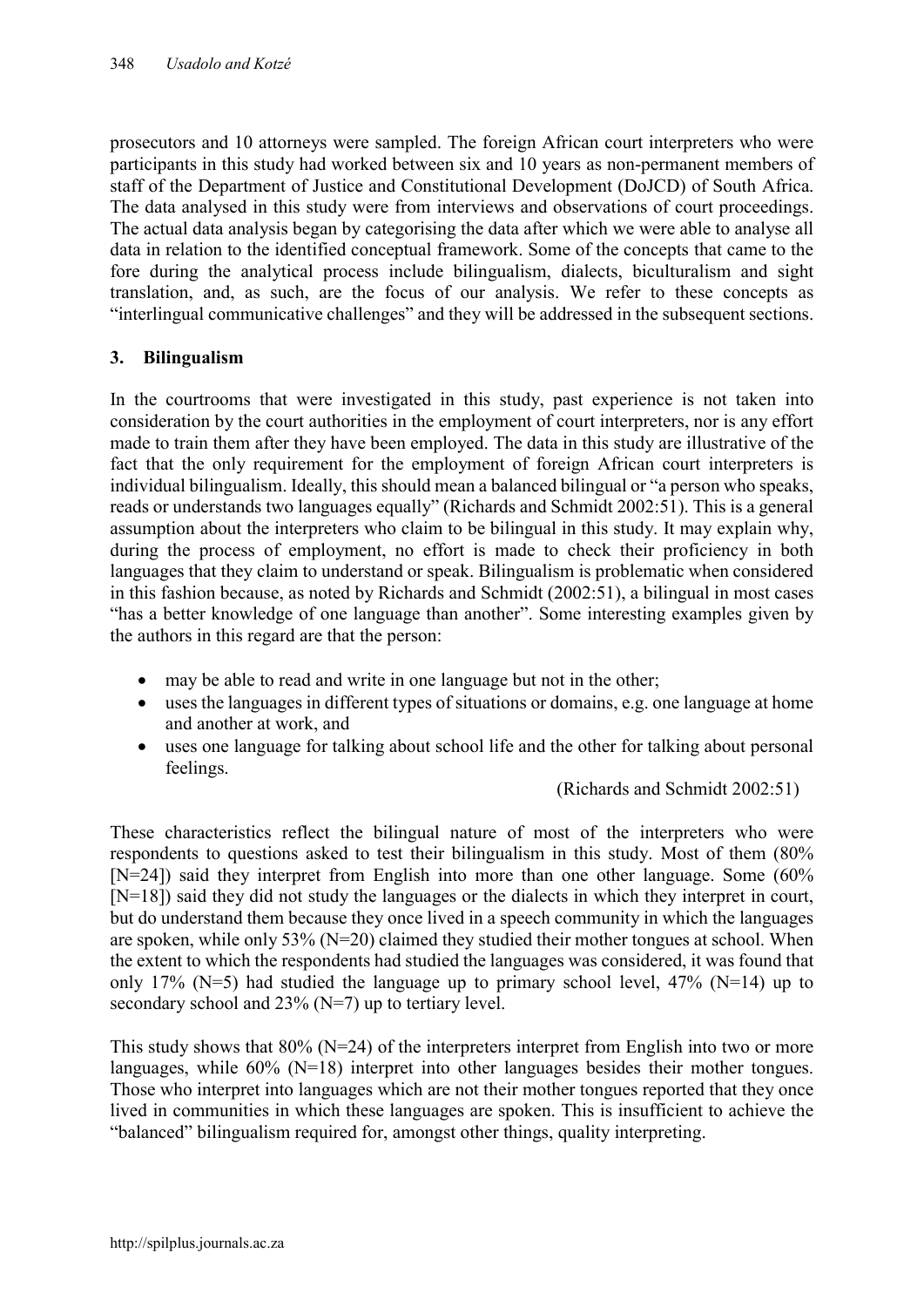Not even balanced bilingualism is enough to guarantee accurate and quality interpreting. According to Driesen (2003:113), bilingualism should be complemented by a "relevant linguistic and cultural background and acquired forensic knowledge". This is the only way an interpreter will be professional enough to "be able to contribute to a fair trial" in order to realise the noble objectives of the profession (Driesen 2003:113).

Besides bilingualism, Hewitt and Lee (1996) maintain that cognitive abilities are essential to practise as an interpreter. They add that, in order for an interpreter "to correctly render rotefacts (like numbers and names), the interpreter must pay close attention to detail, while listening, and then conserve the detail for a later recall with an excellent short-term memory". For Schweda-Nicholson (1989:712), other elements which play a vital role in the improvement of interpreters' skills, in addition to bilingualism, are "personality, flexibility of mind, the ability to think on one's feet and to analyse quickly, broad general knowledge, a fair level of education and cultural awareness […]".

#### 4. Dialect

One of the daily difficulties court interpreters encounter is the need to interpret new words, terms or concepts they have never heard before. For example, an interpreter in the Johannesburg Magistrate's Court, who wishes to remain anonymous, stated the following in an unstructured interview used in the study: "Oftentimes, the accused used words which at times may be familiar, at times strange, and these accused are the ones using their dialects or mixing their dialect with the standard language we interpret". Many of the respondents said that this is a recurring experience in their practice as court interpreters, and we witnessed it likewise in some of our observations of court proceedings.

On three occasions, one of the interpreters pointed out that the so-called "new words" referred to by the interpreter quoted above are new because they are words from a dialect of which he does not have complete mastery. Although 93% (N=28) of the interpreters claimed that they understood the dialects of their languages, in our post-data collection interview with 67%  $(N=20)$  of the interpreters, we discovered that the occurrence of strange words was a familiar problem to other interpreters whose languages have dialect(s).

A dialect is "a speech variety within a language" (De Jongh 1992:67). De Jongh elaborates by saying that "[w]hen a language is spoken by a large number of people who live in an extensive area where groups have often been isolated from one another, as in the case of Spanish and English, there will be dialectal diversity due to the geographical spread of the language" (De Jongh 1992:67). This perfectly explains the dialect situation in Nigeria with regard to Yoruba and Igbo – two languages commonly interpreted for accused persons or witnesses in South African courtrooms. Yoruba and Igbo have dominant varieties, or standard dialects, and it is assumed that all Yoruba-speaking and Igbo-speaking persons understand them. Igbo is spoken in five states in Nigeria, while Yoruba is spoken in seven. In addition to the standard dialects of the two languages, there are other dialects specific to each state, and in some states even more than one dialect is to be found.

The data collected on dialects in this study, through one unstructured interview and several structured interviews, indicate that 100% (N=30) of respondents' working languages have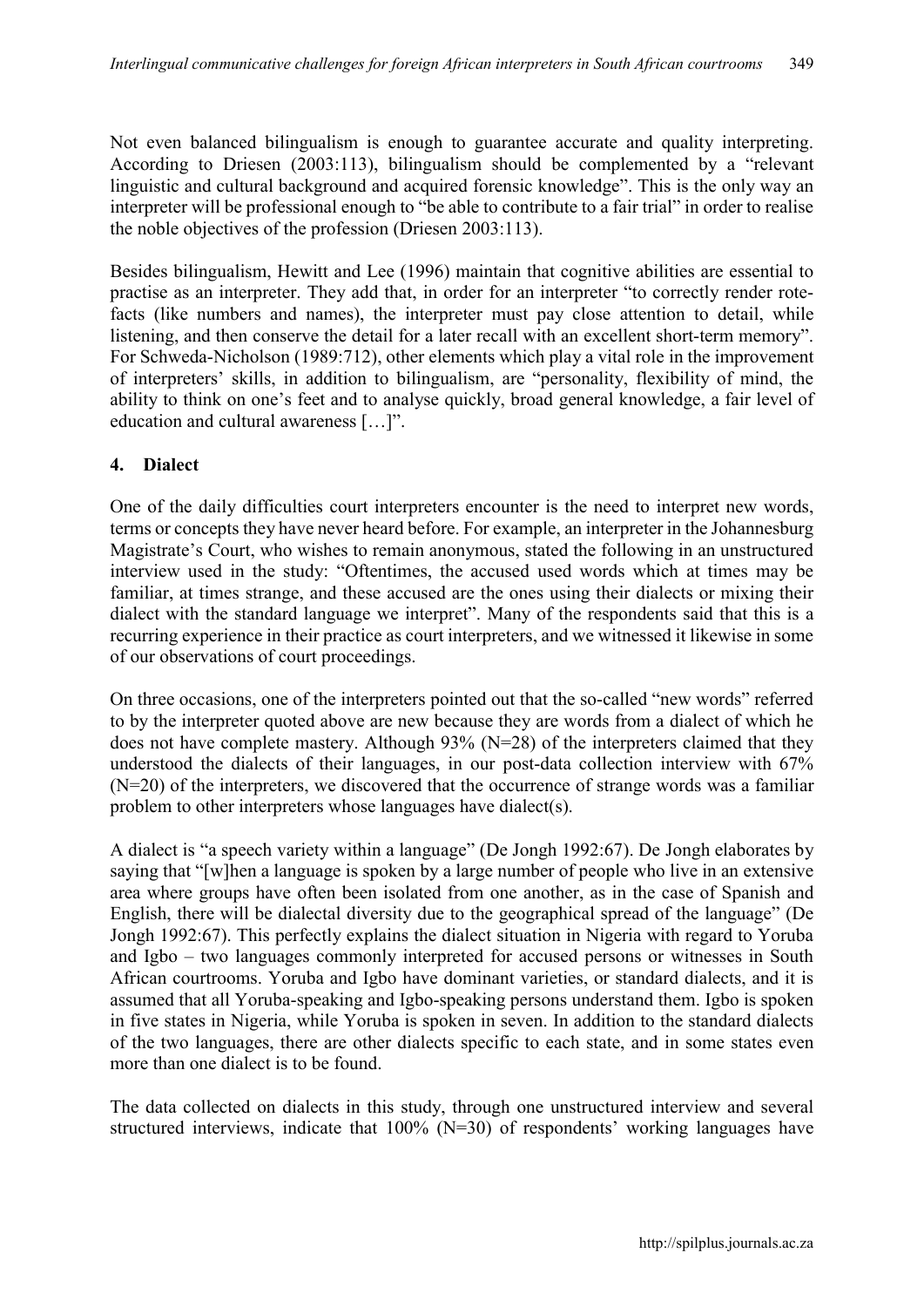dialects and that 93% (N=28) said they understood the dialects of their languages, while 7% (N=2) said they did not.

In light of the fact that these different dialects or varieties have common standard dialects, one would expect that the differences between the varieties had reduced or that there would be dialect levelling, which would consequently render the impact of dialects negligible in any communicative encounter. Dialect levelling is a "process through which dialect differences become reduced" (Richards and Schmidt 2002:155) as a result of the influence of standard or dominant dialects. From our experience as researchers, apart from the fact that there are Igbospeaking interpreters and Yoruba-speaking interpreters who do not understand the standard dialects of their languages, these speakers are also influenced by their own dialects in the manner in which they use the standard dialects.

The local dialects or varieties in these different states significantly influence the way standard Igbo is spoken in each of those states. For example, in our observation in the courtroom, we witnessed two scenarios where the court interpreters had difficulties in understanding or even knowing the meaning of some of the words uttered by the accused. It was, however, not a case of unknown vocabularies as, according to the court interpreter, the words were familiar but it was difficult to find the appropriate equivalents. The words used by the accused in this particular instance and which caused a problem for the court interpreter were *Ka kunu me?* ('How are you people?'). The court interpreter had to request that the accused repeat the sentence in the Nigerian lingua franca – Pidgin English – before she was able to render the sentence in the target language. During the lunch break, we had to consult another Igbospeaking interpreter telephonically who confirmed the meaning as stated in Pidgin English by the accused. The person whom we consulted told us the words were specific to a variety of Igbo spoken in Asaba in Nigeria's Delta State. The sentence *Ka kunu me* in Asaba Igbo's dialect, called Enuani, has to be rendered as *Ele otu unu mere* in the general or standard dialect.

The scenario discussed regarding the Igbo standard dialect and its various dialects applies similarly to Yoruba. One of the interpreters told us he was shocked that an accused who came from the same Nigerian state spoke a Yoruba dialect which he could not interpret easily, and he had to request that the accused use the standard dialect. The interpreter maintained that, even when the accused was using the standard Yoruba dialect, the former noticed that the latter was code-mixing (mixing the standard and regional dialects together in a sentence). Code-mixing refers to intrasentential switching or mixing of various linguistic elements from a related or distinct language within the same sentence (Myers-Scotton 1993:4). The scenario depicted here is interesting because the court interpreter was surprised that both of them (the accused and interpreter) were from the same state, but the accused was speaking a dialect which the interpreter had never before heard.

A further point of interest is the assumption of dialect levelling between the standard Yoruba spoken by the court interpreter and the accused's dialect, given that both standard Yoruba and the dialect are used interchangeably in the same state. This assumption – that differences between the dialects would be levelled out – proved to be unfounded, however, since the interpreter claimed he struggled to understand the dialect of the accused.

Problems caused by an inability to understand dialects of the standard form of a language may be aggravated when it is a dialect of a cross-border language and the interpreter is not from the same side of the border where the dialect is spoken. In the case of the Igbo and Yoruba dialects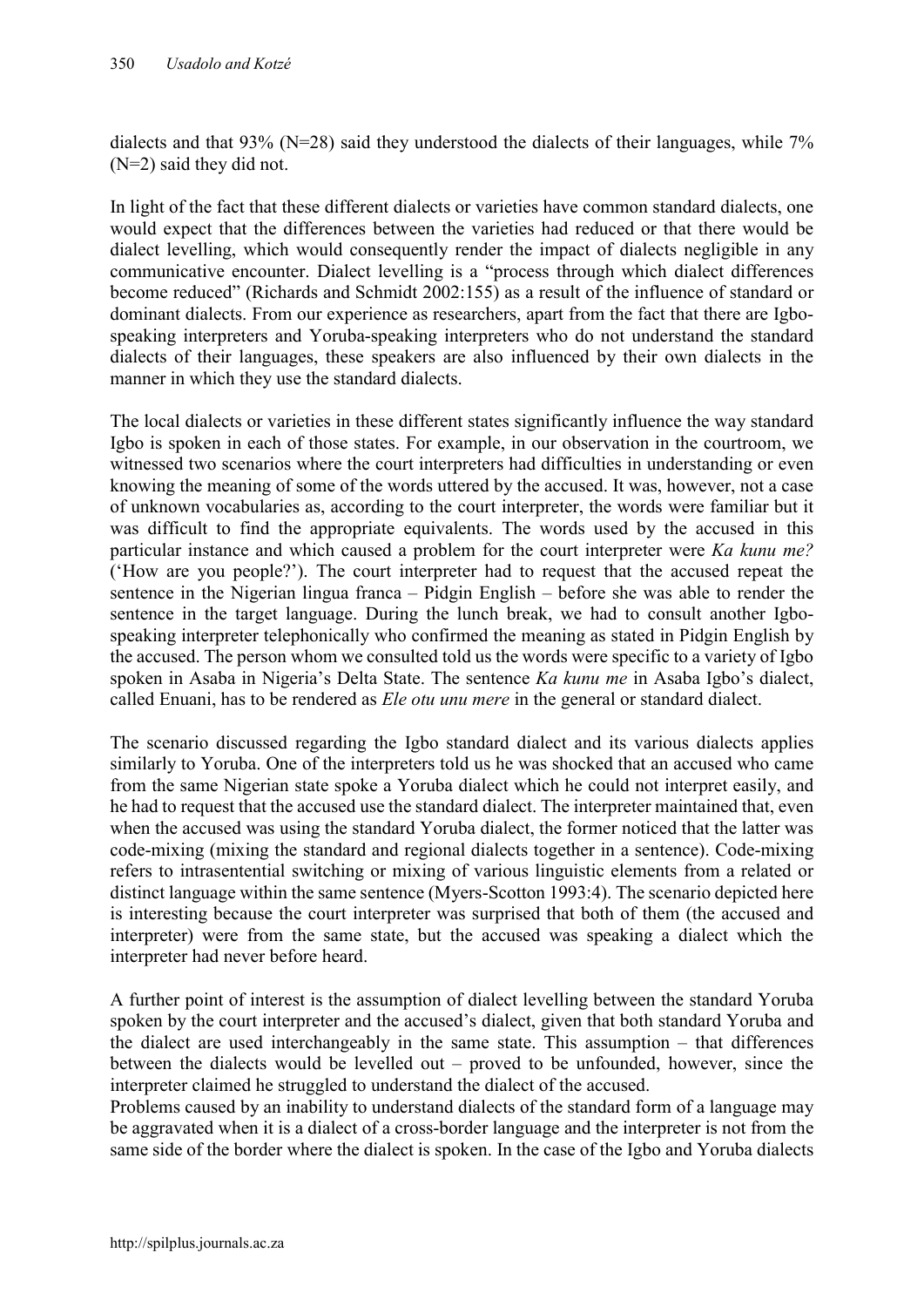mentioned above, the Yoruba and Igbo interpreters may not have had any socio-cultural challenges to contend with as the dialects are from closely-related speech communities influenced by the same socio-cultural issues within the same country.

This may not be the case for an interpreter who interprets for an accused across the border, whose dialect may have some "foreign" socio-cultural characteristics with which the interpreter has to contend. The challenge of lexical equivalence applies in the case of countries that share the same language but differ in their legal systems and orthographies. For example, Malawian Sena, which follows English orthography as Malawi is an Anglophone country, is different from Mozambican Sena, which follows Portuguese orthography as Mozambique is a Lusophone country. <sup>1</sup> These differences affect the wording of legal texts and this requires the interpreter to be conversant with both legal systems. This ability is rare in South African courtrooms as all sampled cross-border language interpreters in this study said they were not conversant with the legal systems of the other country, the language of which they interpret.

In addition to the difficulties court interpreters experience with dialects, it is also a challenge to find equivalents for certain English words in various African immigrant languages and vice versa. The interpreters reported that the lack of equivalents often forced them to resort to sentence-long descriptions, explanations or circumlocutions in the target language (TL). For example, the word *ozeba* in Edo does not have any English equivalent and is translated in an Edo-English dictionary by Agheyisi (1986:124) as "a sticky and unanticipated problem". In court, this word was simply interpreted as "problem" in English by the interpreter, thereby reducing the semantic effect of the word and/or not conveying in the TL the intention behind the spoken word as used by the source language (SL) speaker. These constitute examples of how dialects pose challenges to foreign African interpreters in the courtrooms. Further challenges faced by foreign African interpreters in the form of biculturalism are discussed in the following section.

# 5. Biculturalism

Biculturalism refers to the "ability to interpret experiences in the manner appropriate to both cultures involved" (De Jongh 1992:59). This requires significant cross-cultural awareness. The data in this study reveal some important facts about the respondents in this regard. For example, most of the interpreters are involved in cross-border language interpreting, their languages have dialects, and most of the languages in which they interpret are not their mother tongues but the languages learnt in the speech communities in which they once lived. This calls into question their level of cross-cultural awareness or experience appropriate for biculturalism in interpreting.

According to De Jongh (1992:59), a good interpretation means "a deep familiarity with the languages involved (bilingualism) and their respective cultures (biculturalism)". Besides bilingualism, cultural awareness is one of the vital requirements for a competent interpreter and this requires a balanced perspective of both the SL and TL cultures. The opposite of this, according to De Jongh (1992:59), could be regarded as being ethnocentric or constituting monocultural interpreting. This takes place in total disregard of the cultural contexts of the languages involved.

<sup>1</sup> <sup>1</sup> "Lusophone country" is used here to refer to a Portuguese-speaking country in which Portuguese is the official language.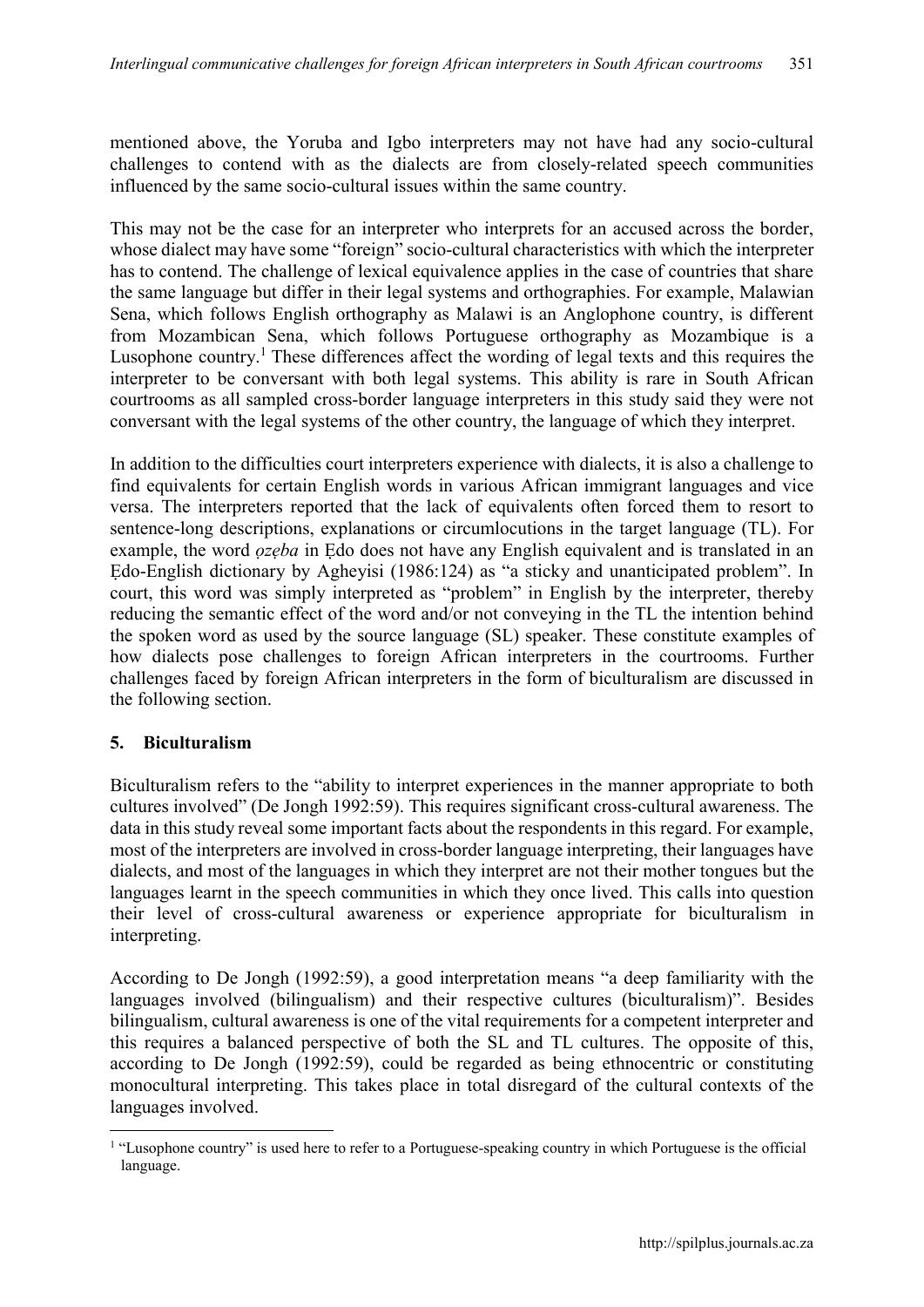The influence of culture on language cannot be overemphasised and interpreting, which takes place in order to reduce language barriers between two individuals or groups, must be viewed from this perspective. Wiersinga (2003:47) states that "[t]he ability to interpret language codes and the ability to accomplish translation is partly a question of culture. Knowing how to render meaning within the prevailing cultural patterns is the ultimate way of bestowing real meaning at all levels".

For some scholars, knowledge of the culture of the interpreter's working languages is a nonnegotiable skill. Katschinka (2003:93), for instance, who discusses the set of skills legal interpreters must possess, states that "[…] knowledge of the culture and the legal system of the countries of the working languages" should be one of the core competences of legal interpreters.

Many of the variables which came to the fore in the data collected for this study underpin the importance of bicultural knowledge (or the lack thereof). For example, 93% (N=28) of the respondents in this study reported that their working languages have dialects. Although they all claimed to understand the dialects of their working languages (as discussed in section 4), certain sub-cultural challenges linked to the sociolinguistic context of dialects pose major problems to those interpreters whose working languages are not their mother tongues. This is an even larger concern for interpreters whose working languages are cross-border languages as, while they may understand the dialect(s) on their side of the border, a lack of understanding of those on the other side of the border, together with the socio-cultural factors influencing their use, will jeopardise unfettered communication between the relevant parties in court.

One of the ways the effect of this type of ignorance can be mitigated is to allow the interpreter sufficient time to interview the accused/witness as part of his/her preparation for the beginning of the trial (Grabau 1996). During the course of the interview, the interpreter should be able to determine the dialects, types of jargon, regionalisms and colloquial expressions of the accused/witness, as well as to confirm his/her level of education. Prior knowledge of these facts would, amongst other things, enable the interpreter to eliminate any possible misunderstanding as a result of dialect variation.

If it becomes clear that these factors will present an insurmountable challenge, the interpreter should, in good conscience or as is required by the code of ethics of his/her profession, withdraw from the case.

Furthermore, an exploratory interview of this nature should provide the interpreter with what De Jongh (1992:28) refers to as "sufficient referential knowledge". Apart from allowing the interpreter enough time to interview the accused/witness, De Jongh suggests that the interpreter should be given sufficient information about the "situation or subject matter" of the case, or else the "interpreter may not possess the minimum level of knowledge that enables a person to interpret, that is, to understand".

Our interaction with the foreign African court interpreters, after observing their participation in court proceedings, showed that such interpreters are not given the necessary information in advance regarding the nature of their interpreting assignments. The interpreters' responses to the question "Are you always given as much information as possible in advance regarding the nature of the interpreting assignment before your first court appearance in a case?" confirmed our observation; almost all the respondents (90% [N=27]) responded negatively to this question,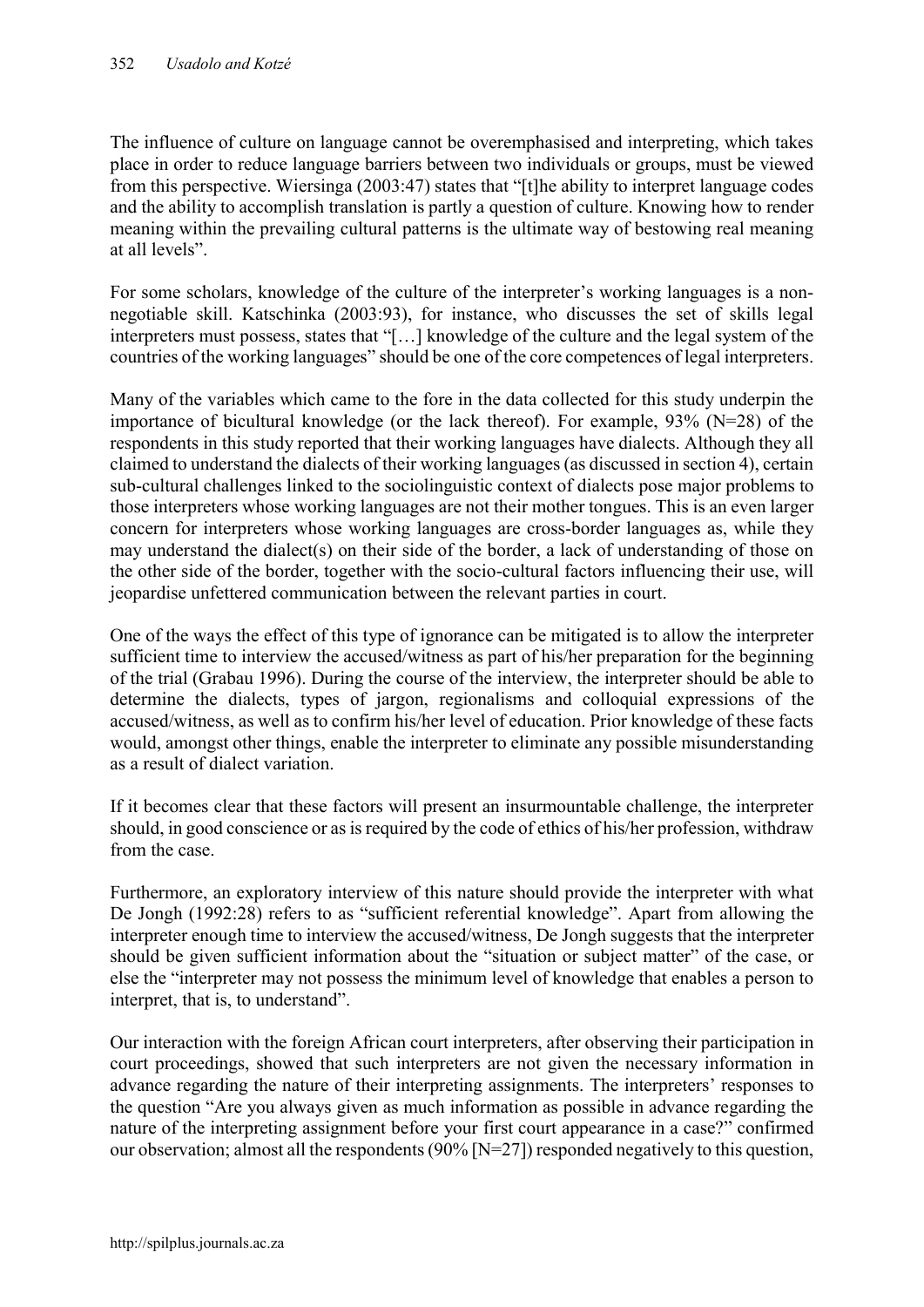whereas 53% (N=16) claimed that they were aware that there is a provision that they have to determine the language ability of the accused, but this is done only a few minutes before the case begins.

Our observation in the court confirms this response, but this conversation mostly took place in what could be regarded as a transient moment, barely sufficient to gather any useful information about the language background of the accused, let alone constitute the necessary preparation by the interpreter. When some of the interpreters were asked what the content of their discussion was with the accused, their responses did not relate in any way to background knowledge regarding the language ability of the accused. Some said they would introduce themselves to the accused persons as their interpreters for the case, while others said they would tell the accused not to feel intimidated in answering any question put to him/her.

Sufficient information about the case would enable the interpreter to determine what is important to discover in the pre-trial interview with the accused. As this is not done by foreign African interpreters, the rendition of the SL (and all its nuances) into the TL may be a serious problem, as described above.

# 6. Sight translation

Sight translation involves the rendering of written material in one language into an oral version in another language; on the other hand, it may also refer to "oral translation of a written document" (Gonzalez, Vasquez and Mikkelson 1991:401). On a daily basis in South African courtrooms, court interpreters sight translate charge sheets into the accused person's language.

Our observation of court proceedings, especially at the beginning of trials, shows that all charge sheets were sight translated into the accused's language. Furthermore, 60% (N=18) of the court interpreters in this study reported that they had also sight translated other documents on several occasions, either from the language of the accused or witness, into the official language used in court, or vice versa. This makes sight translation skills imperative for court interpreters. Such skills, as stated by Ostarhild (2001), should enable the court interpreters to have "a quick grasp of the meaning of the written text and a high degree of linguistic flexibility to produce almost immediately an accurate, lucid and fluently spoken version, translated at sight from the text".

Sight translation requires specific skills, some of which have to be taught through specialised educational programmes, such as reading and comprehension skills. In addition, a sight translator needs to have insight into both linguistic and sociolinguistic aspects of communication. The data collected, however, do not indicate that participants in this study have (at least formally) acquired these skills, as 73% (N=22) of them have less than a tertiary degree, and 64% (N=20) of those who claimed to have studied their working languages at school had only reached either primary school or secondary school level.

It also emerged in this study that what participants regarded as "language studied at school" (e.g. English) was in fact the medium of instruction. None of the 7% (N=2) who said they had studied a language at tertiary level had obtained his/her diploma or degree in language-related fields.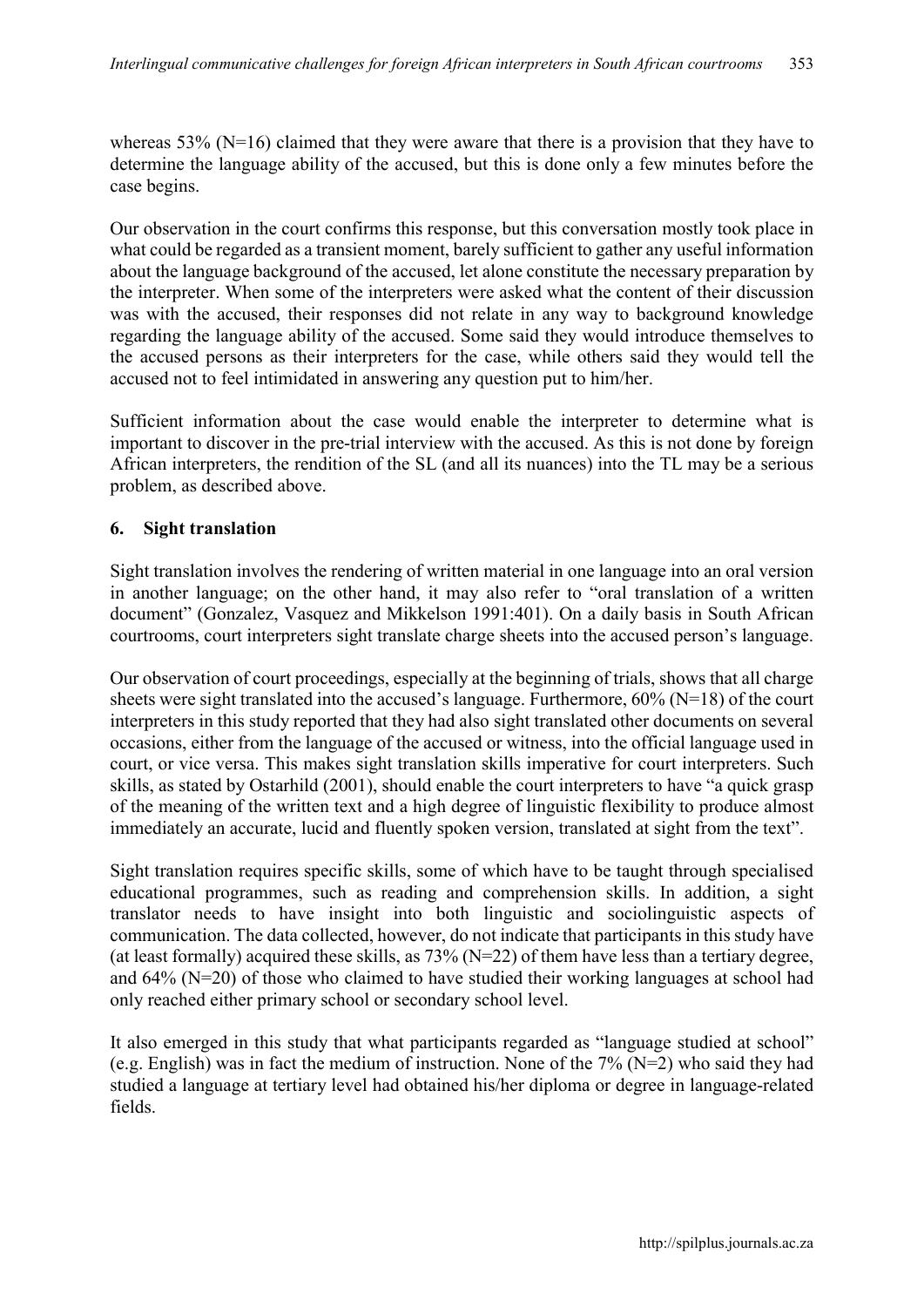In addition to this, the data show that  $84\%$  (N=25) of the interpreters had not been given any form of continuous professional development (CPD) training. It is highly unlikely that they would be trained, as present DoJCD policy makes no provision for CPD for foreign interpreters, even though quite a number of them have been working in the Department for several years. This means that the quality of sight translation currently practised in the DoJCD leaves much to be desired. Ostarhild (2001) warns that "[s]ight translation is not an easy skill to acquire", adding that the skills come about through "training, practice and knowledge of the process of producing sight translations from written texts".

Possible problems interpreters working with cross-border languages may encounter during sight translation can be mitigated when sight translators have knowledge of the two cultures of his/her working languages – that is, the cultures of the SL and the TL (Ostarhild 2001). Ostarhild further points out that in order to be able to access written texts quickly, it is essential for the interpreter to have an adequate understanding of the structures and syntax of the two languages.

As indicated earlier, some court interpreters interpret in cross-border languages for accused persons hailing from countries with different sociolinguistic backgrounds. In this regard, the first problem is that, due to the different backgrounds, the court interpreters may not be adequately informed about the societies and cultures of the accused persons, especially when (in the case mentioned) the accused is from a Lusophone country and the court interpreter from an Anglophone country. Secondly, this may also extend to the fact that, because of orthographical differences between, for instance, Malawian Sena (which reflects English orthography) and Mozambican Sena (which reflects Portuguese orthography), interpreters may have problems accessing written texts quickly.

Related to this is prediction, which is also important in sight translation and an important strategy when used in interpreting. In this regard, González et al. (1991:403) maintain that "[i]nterpreters are able to predict the outcome of an incomplete message because of their knowledge of the syntax and style, as well as other sociolinguistic factors in the SL culture". This requires professional training, which foreign African court interpreters do not have, and may not have even in the near future, given the low levels of education and lack of exposure to in-service training.

Interpreting is a complex task, and it is even more complex when no attempt is made to alleviate some of the problems the court interpreters may encounter. As discussed, there is no doubt that the participants (interpreters) in this study may experience problems of linguistic comprehension, due to their low levels of education or irrelevant qualifications. Thus, they may not have the appropriate knowledge of the phonology, sentence structure and semantics of the SL; and, in the case of cross-border languages, the interpreter may have problems with the culture and sociolinguistic conventions of the accused hailing from the "other" side of the border.

These problems have to be addressed in order to ensure a fair process in the dispensation of justice. A first step, in the present circumstances, would be to make the documents available in advance to the interpreter so that the former may be sight translated. In addition to empowering the interpreter in terms of the appropriate background knowledge, this would enable him/her to decipher illegible handwriting in the case of hand-written documents. The interpreter would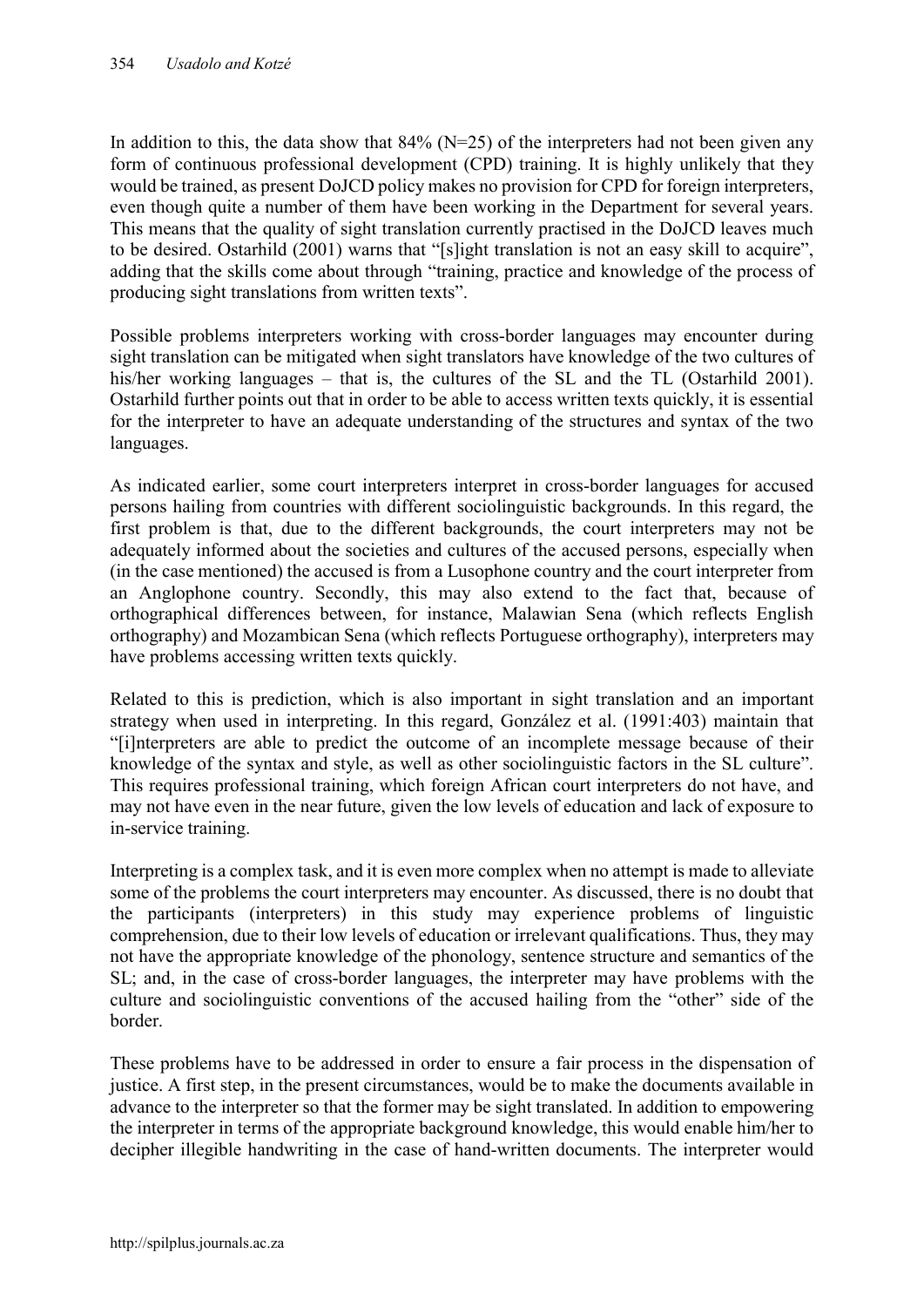then be able to study the document and possibly consult the author for an explanation of the aspects he/she finds difficult to decipher.

If the author is unavailable, the interpreter may consult other interpreters for assistance, and, in the worst-case scenario, may have to decline the assignment or bring to the notice of the court that the document contains indecipherable parts. Unfortunately, all this is currently impossible. The data in this study have shown that  $73\%$  (N=21) of the interpreters have never been provided with the documents they are required to sight translate in advance. Worse still, the interpreters are discouraged to decline interpreting assignments, even if they feel they are unable to handle them. Faced with these shortcomings, the foreign African interpreter cannot attain the optimum quality of interpreting, which Moser-Mercer (1996:44) refers to as an ability to provide a complete and accurate rendition of the original message, and ability to capture all extralinguistic information that the speaker might have intended. The negative consequences of these shortcomings will be on the quality of the service rendered by foreign African court interpreters and the proper administration of justice.

# 7. Limitation of the study

The research was conducted in courtrooms in Johannesburg and Germiston. For a complete and comprehensive study, it would have been necessary to widen the scope to include courtrooms across all of the provinces in South Africa. We acknowledge that this is a limitation to this study, hence generalising the findings should be carried out with caution.

We are aware that the majority of the interpreters who took part in this study mentioned that oftentimes they are called to work in other courtrooms in other provinces, and thus one may conclude that these challenges will feature in their work as well. However, we recommend that instead of making such a simplistic conclusion, the findings here should be used as a possible gauge towards a similar study in other provinces.

# 8. Conclusion

This study has analysed some interlingual communicative challenges faced by interpreters in South African courtrooms. The identified interlingual challenges are related to bilingualism, dialect, biculturalism and sight translation. Given the data analysed, it was pointed out that bilingualism is a challenge to court interpreters, as they may not have the balanced bilingualism required to interpret interlingually. In addition, it was noted that the interpreters are employed simply because they are bilingual and thus cannot be assumed to be balanced bilinguals. As discussed, even if this were to be the case, quality interpreting requires more than just balanced interpreting; it requires relevant cultural and forensic knowledge.

The phenomenon of dialect, as discussed, presents daily difficulties for the court interpreters. One of the ways to mitigate its challenges is for interpreters to interpret appropriately as if there is no dialect difference. The data discussed in this study show that this is not the case. The same is true of biculturalism. The interpreters do not have cross-cultural knowledge because, according to the data analysed, some of the interpreters understand and speak the language of a community they have not lived in for a long time, hence they will not know about the community's culture. Many mitigating factors of problems related to biculturalism, such as pre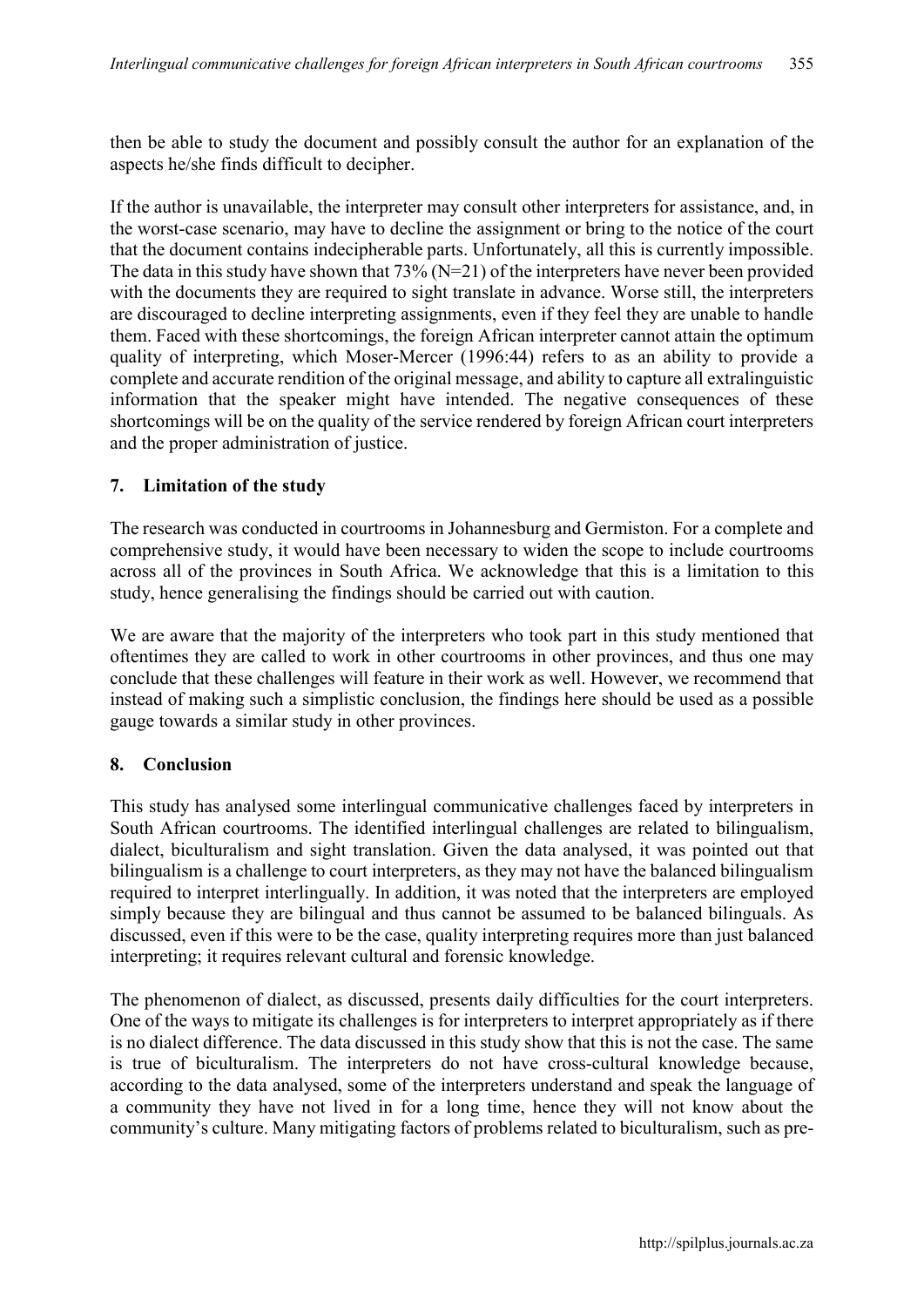trial interviews with the accused and the provision of necessary information about the interpreting assignment, are not properly, if at all, carried out.

Finally, regarding sight translation, it was stated in the study that it requires specific skills, such as reading and comprehension and insight into both sociolinguistic and paralinguistic issues of the languages involved in order to ensure quality interpreting.

# References

Agheyisi, R.N. 1986. *An Ẹdo-English dictionary*. Benin City: Ethiope Publishing Corporation.

Aldridge, A. and K. Levine. 2001. *Surveying the social world: Principles and practices in survey research*. Buckingham: Open University Press.

Commission for the Promotion and Protection of the Rights of Cultural, Religious and Linguistic Communities Act, 2002.

De Jongh, E.M. 1992. *An introduction to court interpreting (Theory and practice)*. Lanham: University Press of America.

Driesen, C. 2003. Professional ethics. In E. Hertog (ed.) *Aequalitas: Equal access to justice across language and culture in the EU*. Antwerp: Lessius Hogeschool. pp. 69-72.

Erasmus, M. 1999. Preface. In M. Erasmus, L. Mathibela, E. Hertog and A. Hugo (eds.) *Liaison interpreting in the community*. Pretoria: Van Schaik. pp. v-vii.

Gonzalez, R.D., V.E. Vasquez and H. Mikkelson. 1991. *Fundamentals of court interpretation (Theory, policy, and practice)*. Durham, NC: Carolina Academic Press.

Grabau, C.M. 1996. Court interpreting: View from the bench. *State Court Journal* 20(1): 6-11.

Hewitt, W.E and R.J. Lee.1996. Behind the language barrier, or 'You say you were eating an orange?' *State Court Journal* 20(1): 23-31.

Katschinka, L. 2003. On language, legal skills and structures that should be utilised in legal interpreting and translation. In E. Hertog (ed.) *Aequalitas: Equal access to justice across language and culture in the EU*. Antwerp: Lessius Hogeschool. pp. 59-68.

Khoon, W.F. 1990. Court interpreting in a multiracial society: The Malaysian experience. In D. Bowen and M. Bowen (eds.) *Interpreting: Yesterday, today and tomorrow*. Binghamton: State University of New York. pp. 108-116.

Moeketsi, R. 1999. *Discourse in a multilingual and multicultural courtroom: A court interpreter's guide*. Pretoria: JL van Schaik.